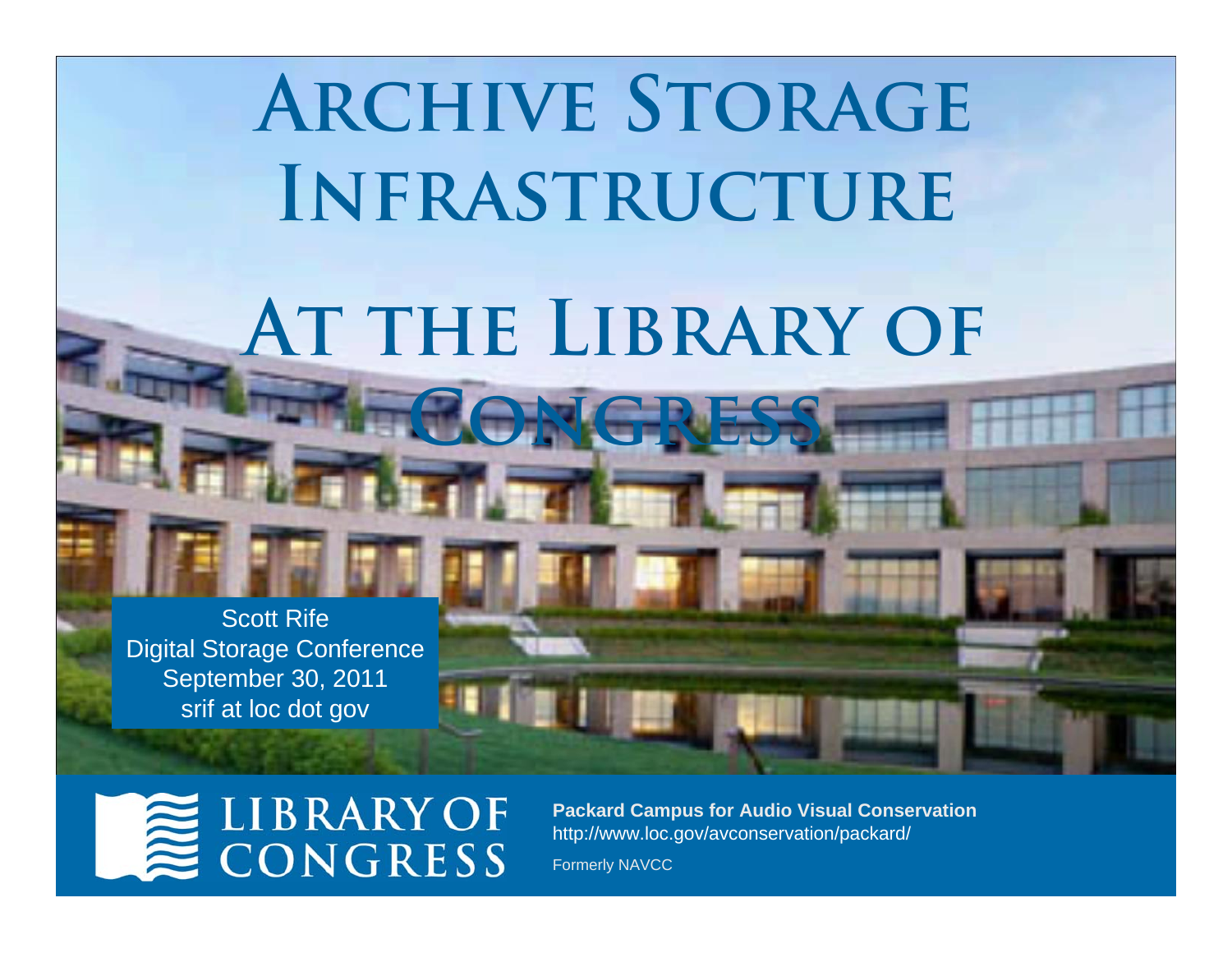## The Packard Campus

#### **Mission**

 The National Audiovisual Conservation Center develops, preserves and provides broad access to a comprehensive and valued collection of the world's audiovisual heritage for the benefit of Congress and the nation's citizens.

#### **Goals**

- Collect, Preserve, Provide Access to Knowledge
- $\overline{\phantom{a}}$  The National Audiovisual Conservation Center (NAVCC) of the Library of Congress will be the first centralized facility in America especially planned and designed for the acquisition, cataloging, storage and preservation of the nation's collection of moving images and recorded sounds. This collaborative initiative is the result of a unique partnership between the Packard Humanities Institute, the United States Congress, the Library of Congress and the Architect of the Capitol.
- The NAVCC will consolidate collections now stored in four states and the District of Columbia. Once complete, the facility will boast more than 1 million film and video items and 3 million sound recordings, providing endless opportunities to peruse the sights and sounds of American creativity.

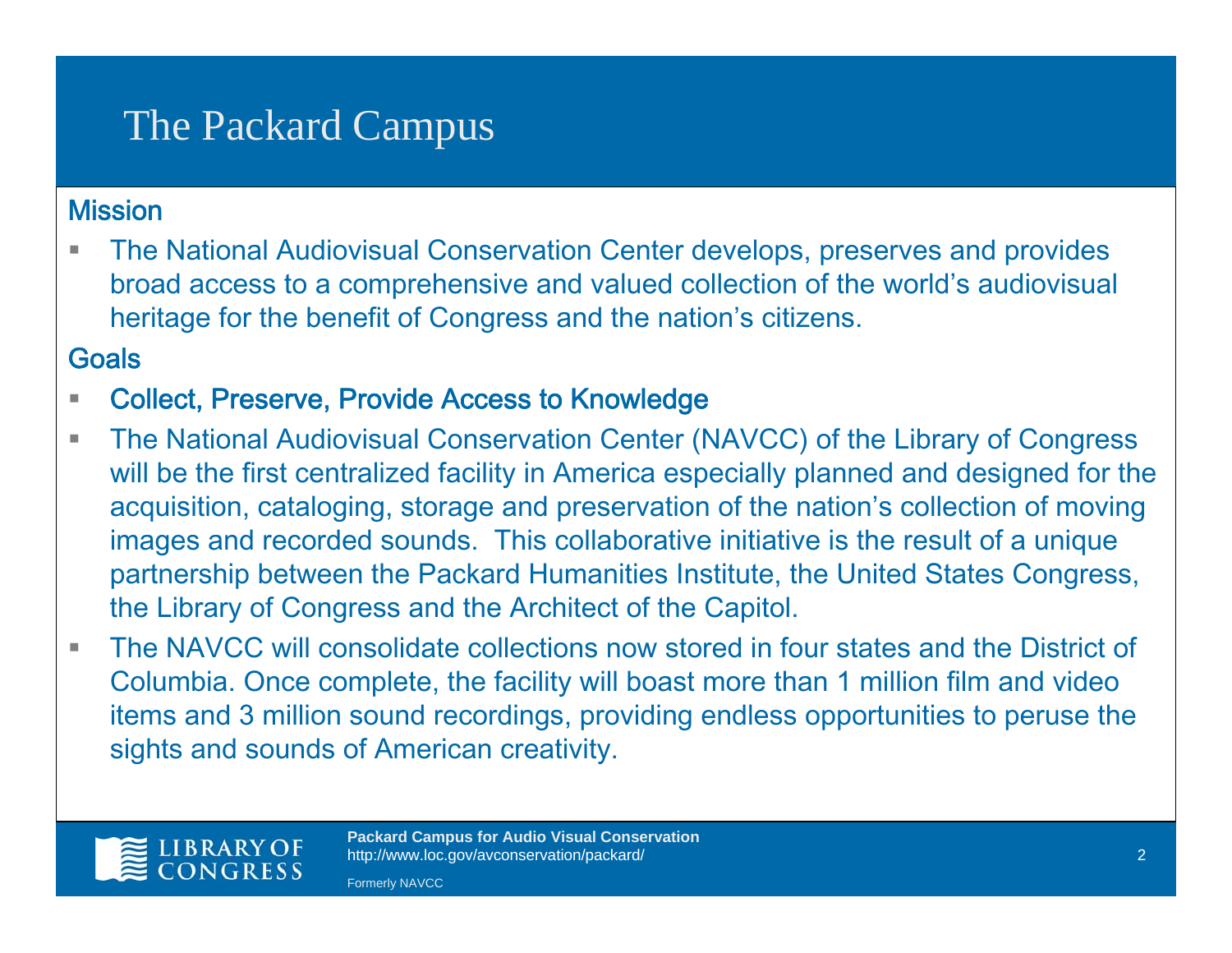#### The Packard Campus – Many Formats





**Packard Campus for Audio Visual Conservation** http://www.loc.gov/avconservation/packard/ Formerly NAVCC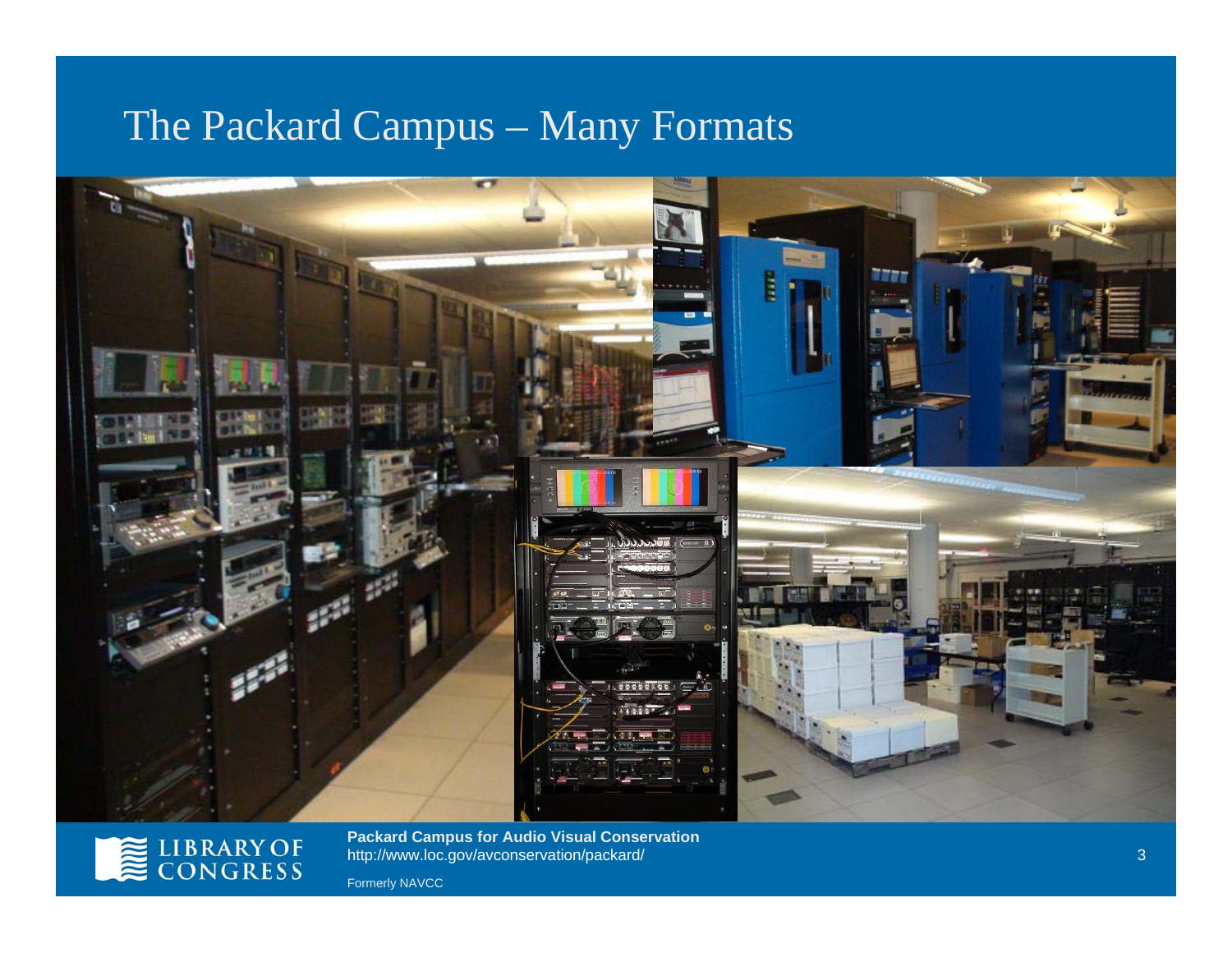#### The Packard Campus – Past, Present and Future

- Г 38 digitization stations (PODs): 31 Solo, 6 Pyramix, 1 Quadriga
	- Daily each POD generates: 2GB-150GB for audio and 50GB-1,200GB for video
	- **Additional PODs coming in the future include 2K and 4K scan for film, digital submission** for Copyright and other (Live capture-264 DVRs, PBS, NBC Universal, Vanderbilt TV News, SCOLA, etc)
- Г Growth since production
	- $\mathbb{R}^d$ February 2009: 10 TB / month
	- February 2010: 45 TB / month
	- February 2011: 91 TB / month
	- Peak in May 2011: 134 TB / month
- h. Current: 1.7 PB and 180,000 files in 2 locations

#### The Challenge

- Г Projected: 300 TB / day or 7.5 PB / month – at least 10 years off
- $\mathcal{L}_{\mathcal{A}}$  Counting on doubling of tape density and computing power to keep us in our current 3000 Sq feet of computer room.

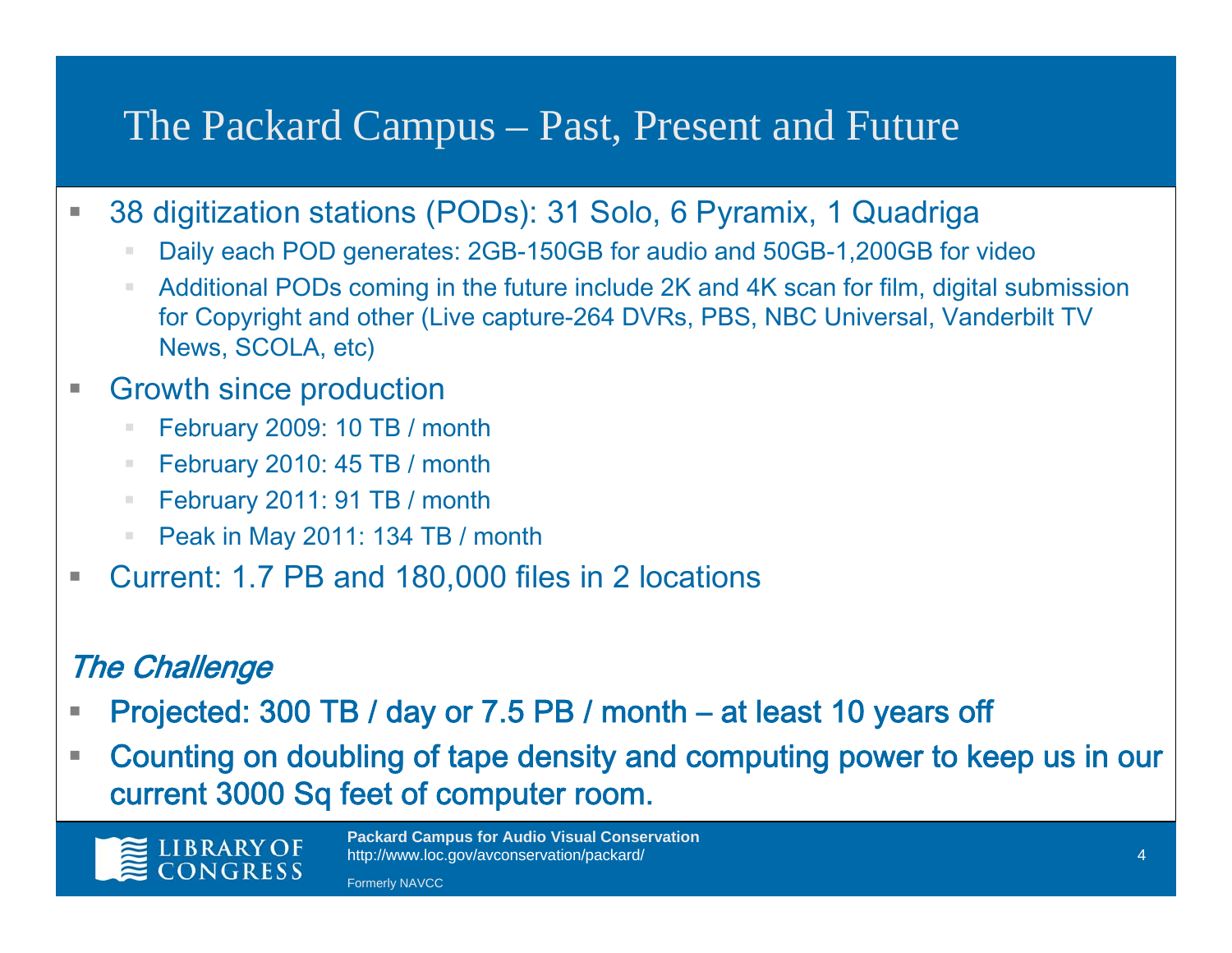#### The Packard Campus – Storage Graph



Formerly NAVCC

ONGRESS

http://www.loc.gov/avconservation/packard/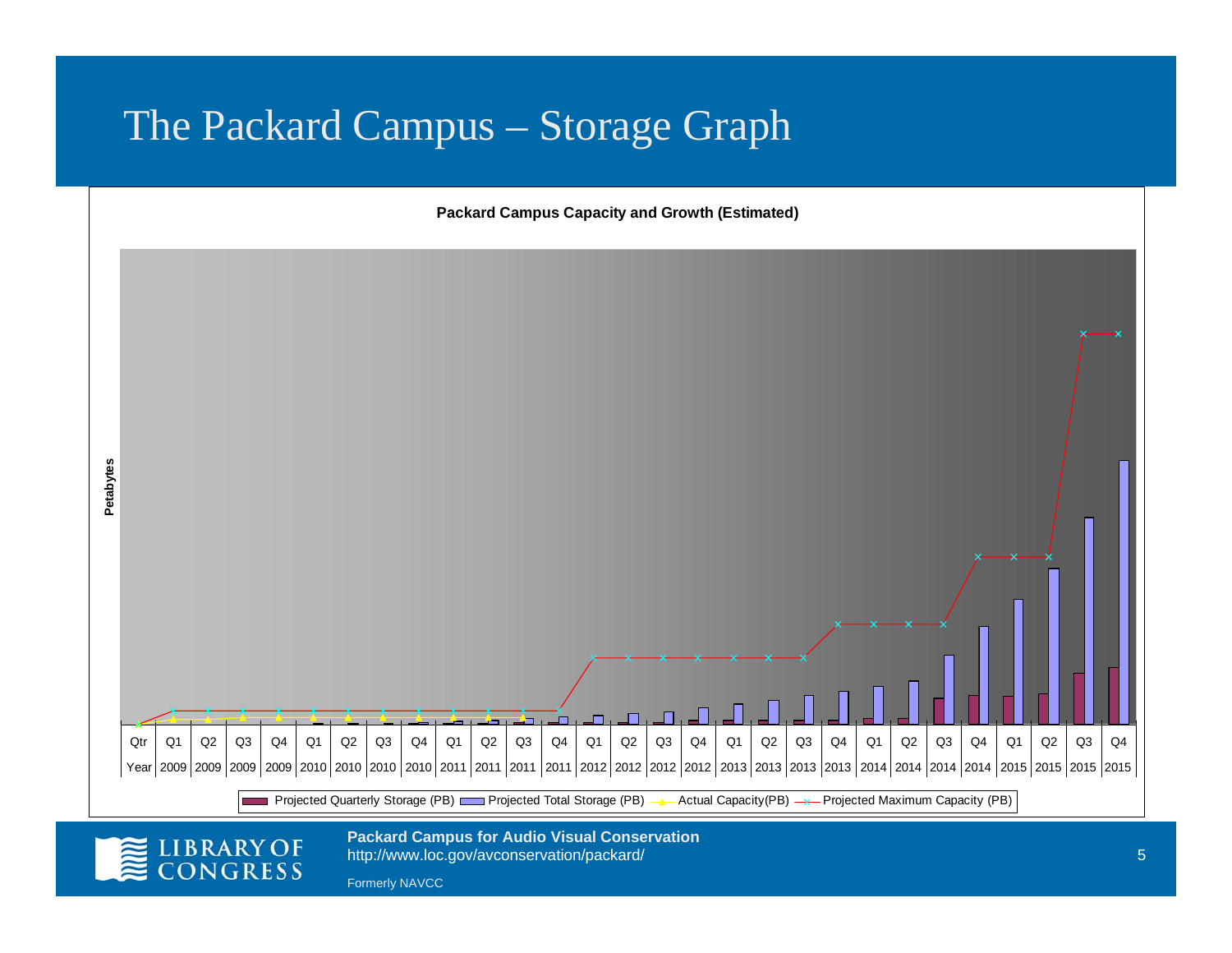#### The Packard Campus – Physical Space



6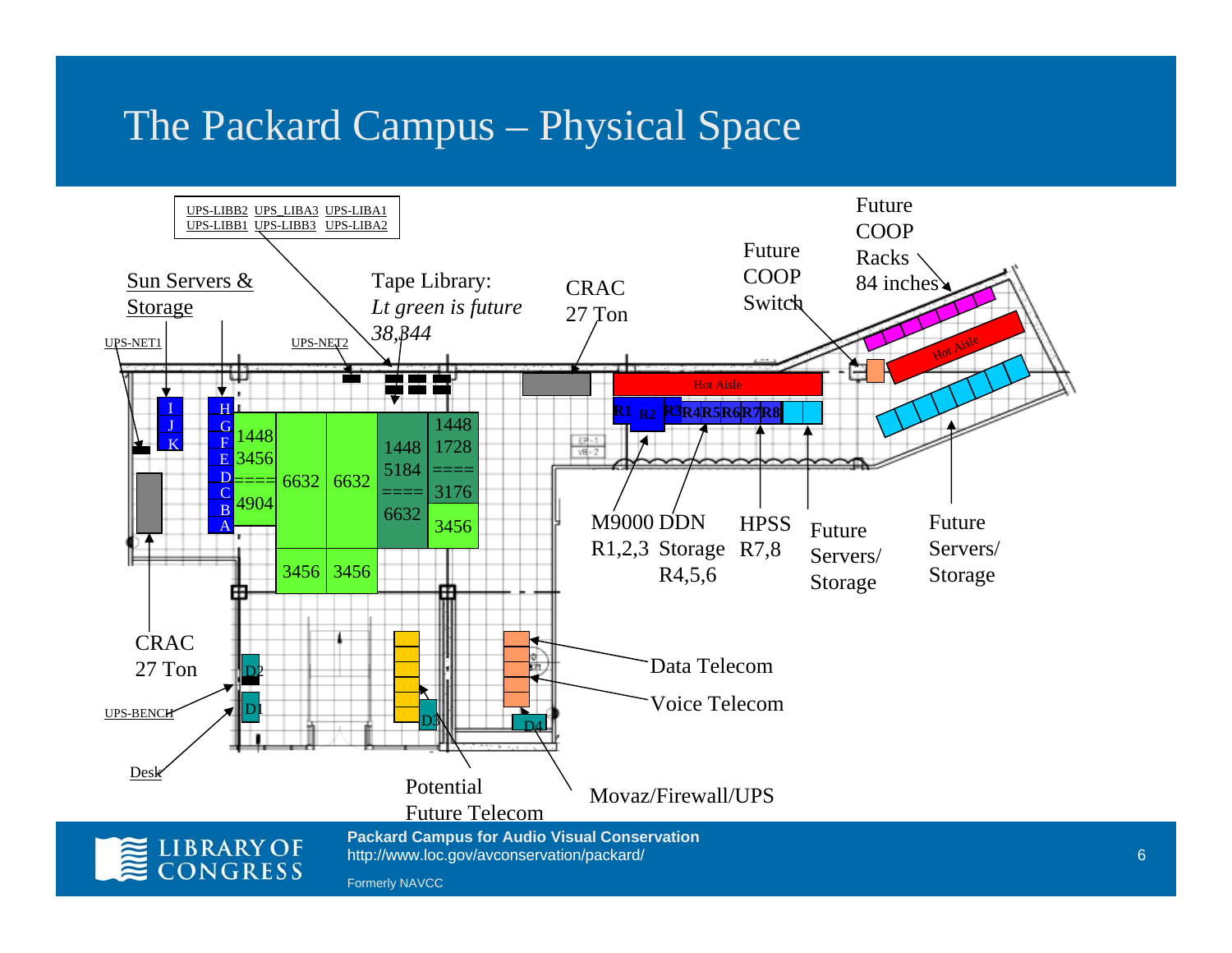#### Functional Architecture – Data Movement

#### Archive Storage Infrastructure





Formerly NAVCC

**LIBRARY OF CONGRESS**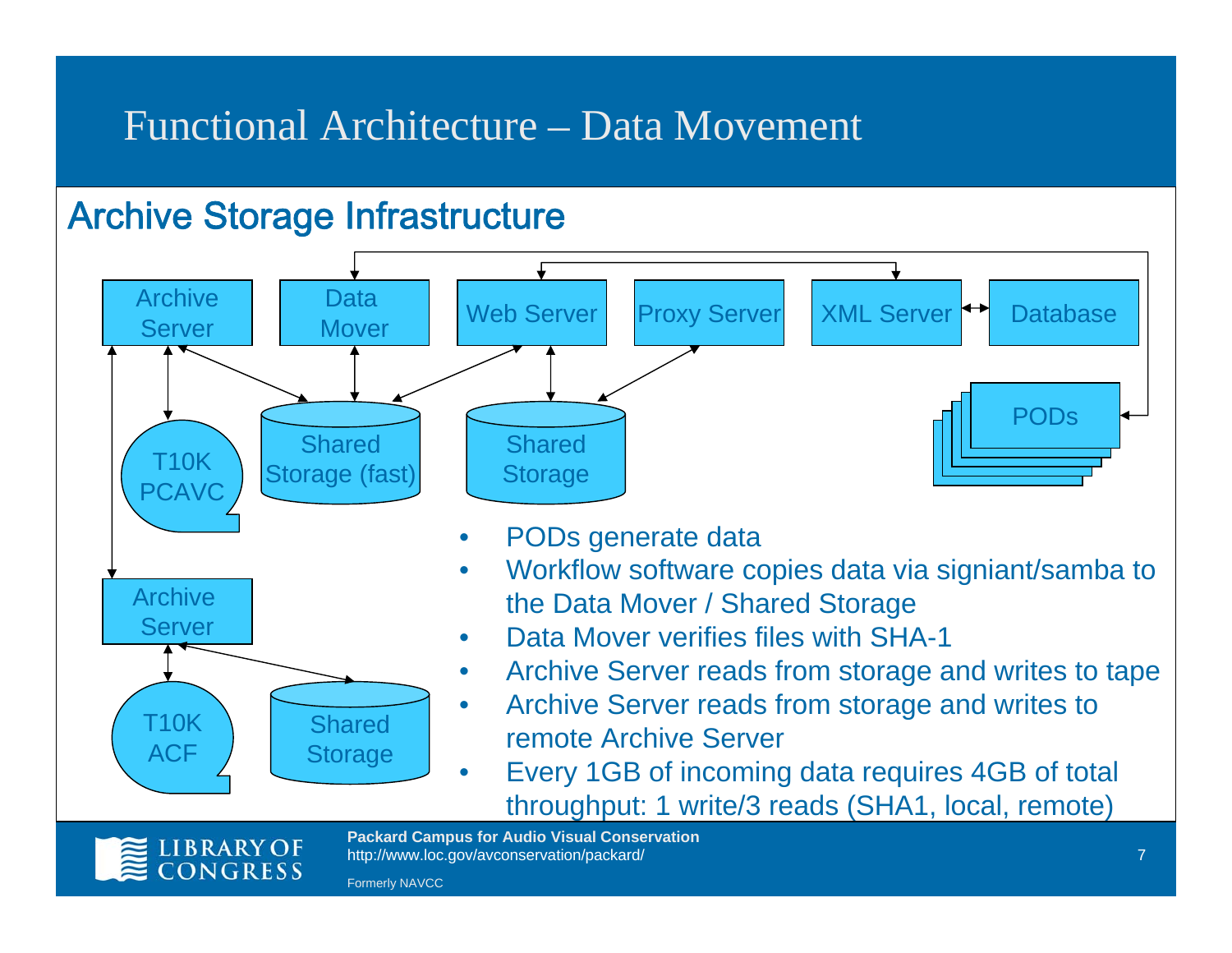#### Functional Architecture – User Interface

#### Archive Storage Infrastructure





**Packard Campus for Audio Visual Conservation** http://www.loc.gov/avconservation/packard/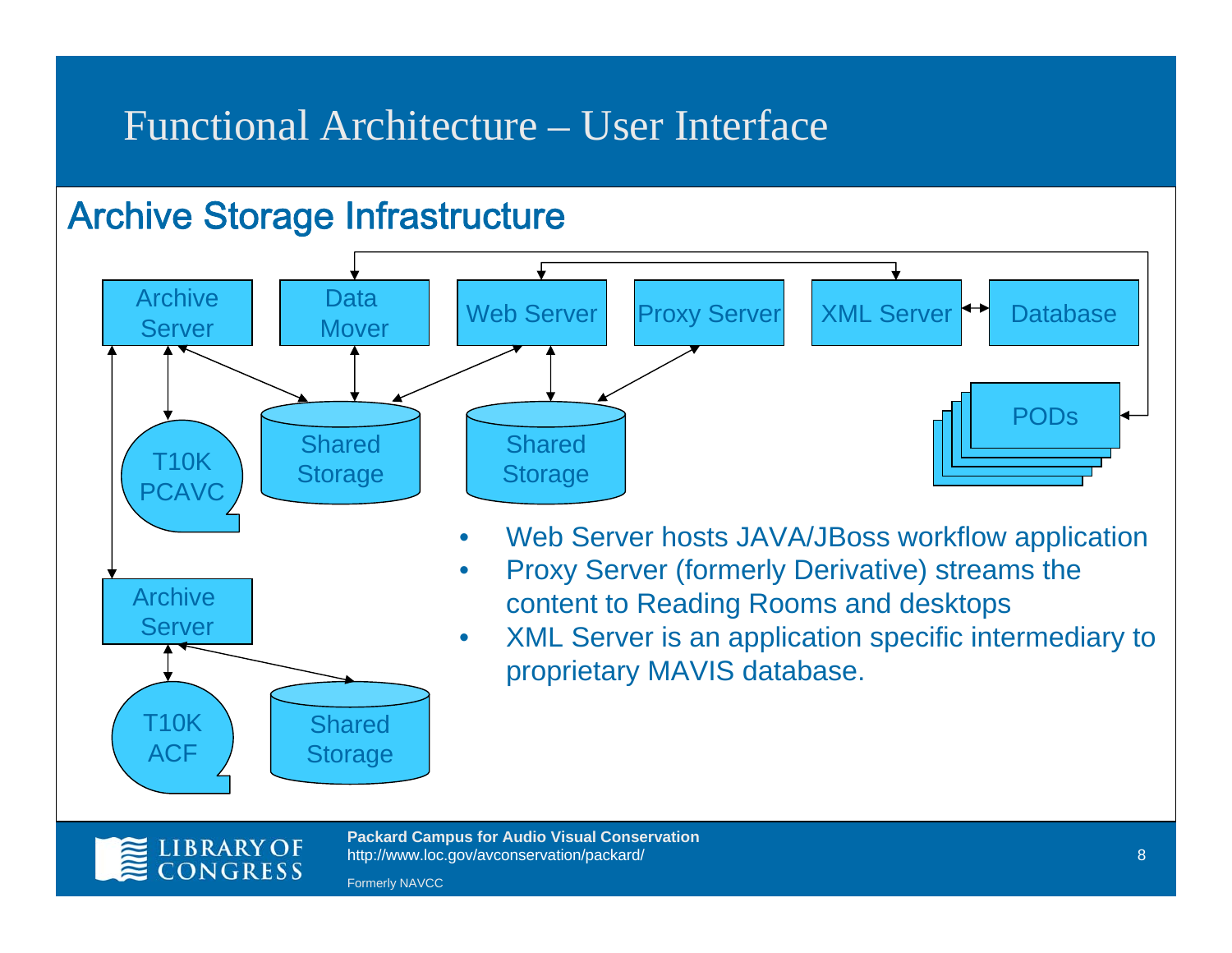#### Functional Architecture - Scaling

#### Archive Storage Infrastructure





**Packard Campus for Audio Visual Conservation** http://www.loc.gov/avconservation/packard/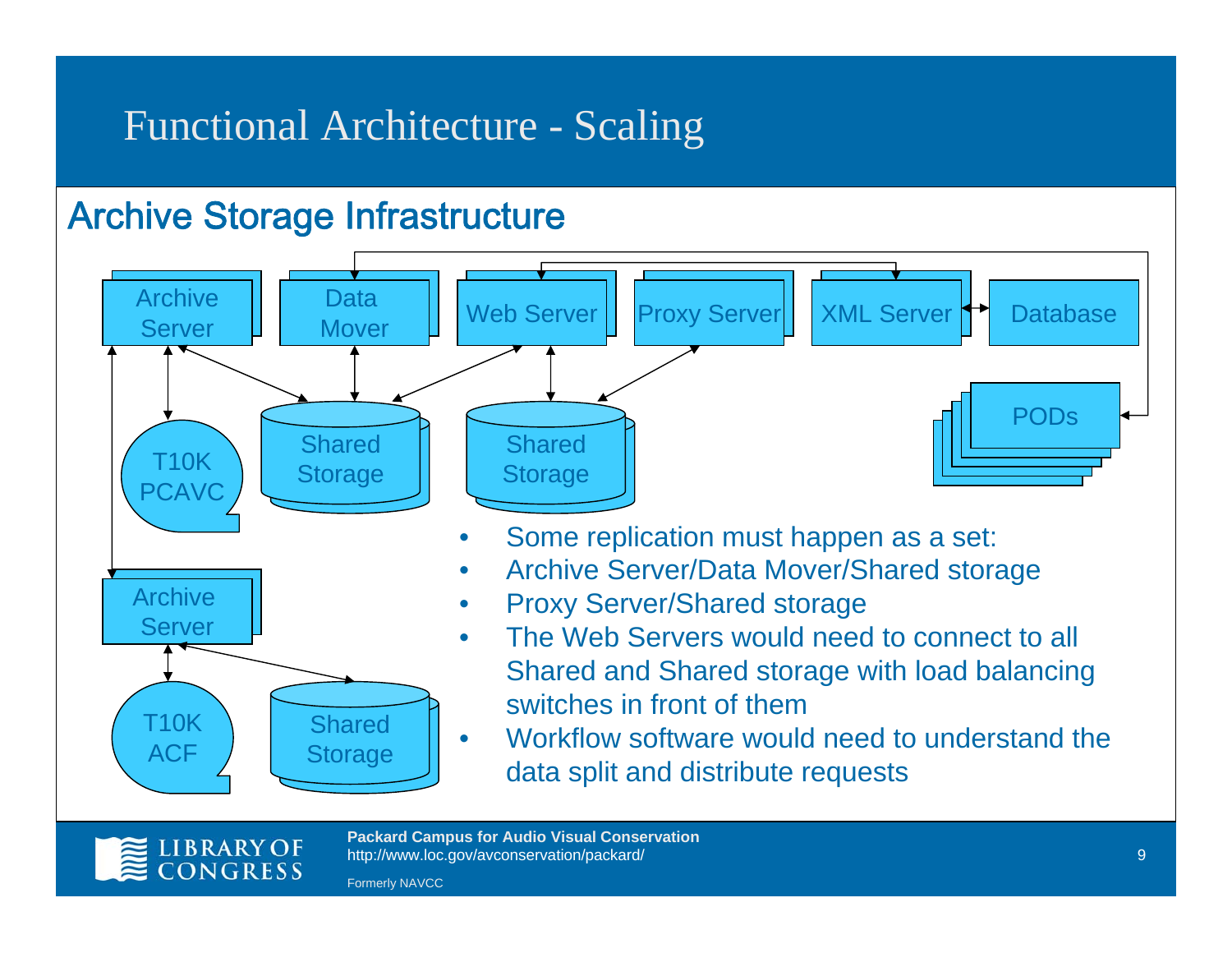#### Functional Architecture – Current

#### Archive Storage Infrastructure





**Packard Campus for Audio Visual Conservation** http://www.loc.gov/avconservation/packard/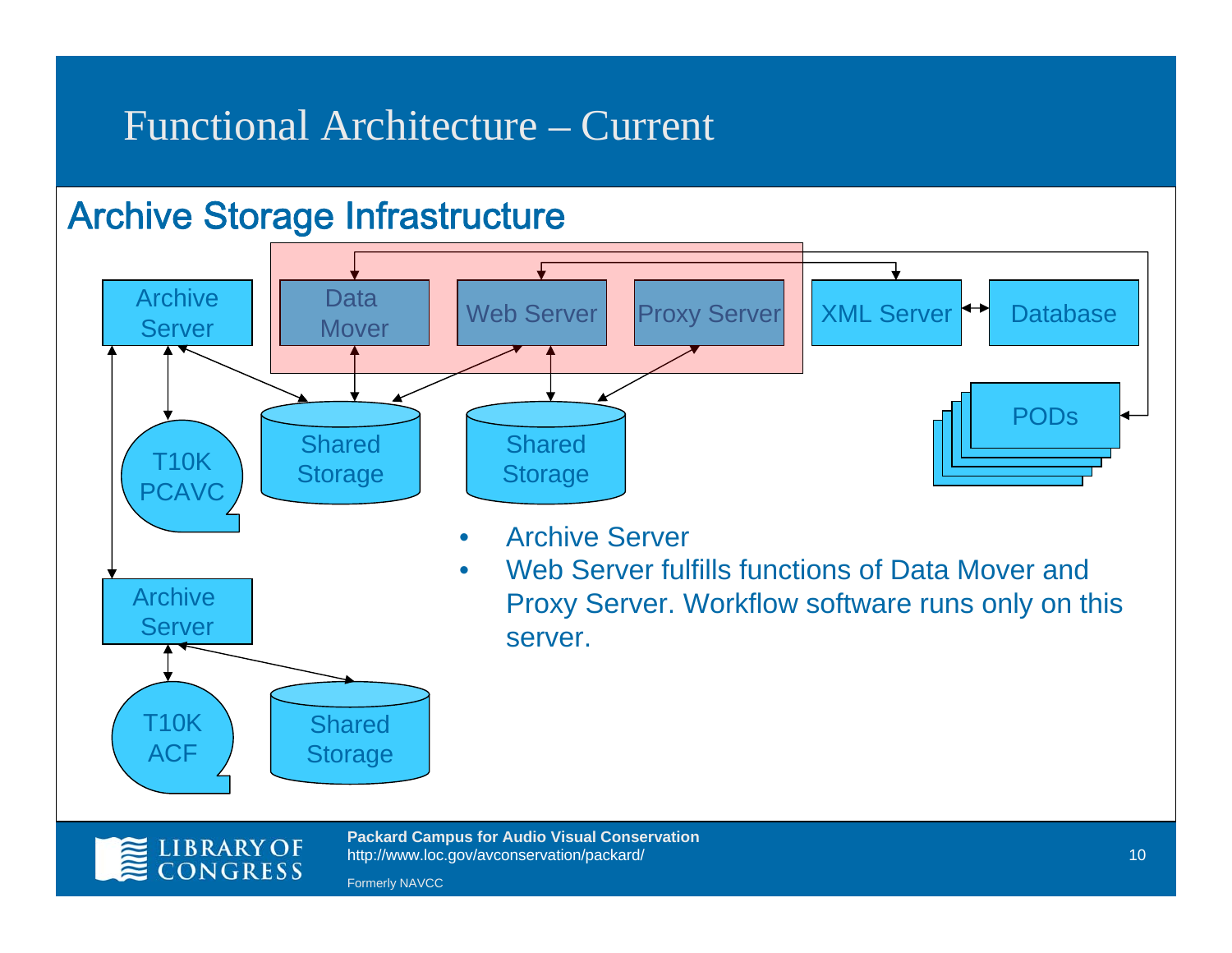## Physical Implementation V1: 2 GB/s throughput





**Packard Campus for Audio Visual Conservation** http://www.loc.gov/avconservation/packard/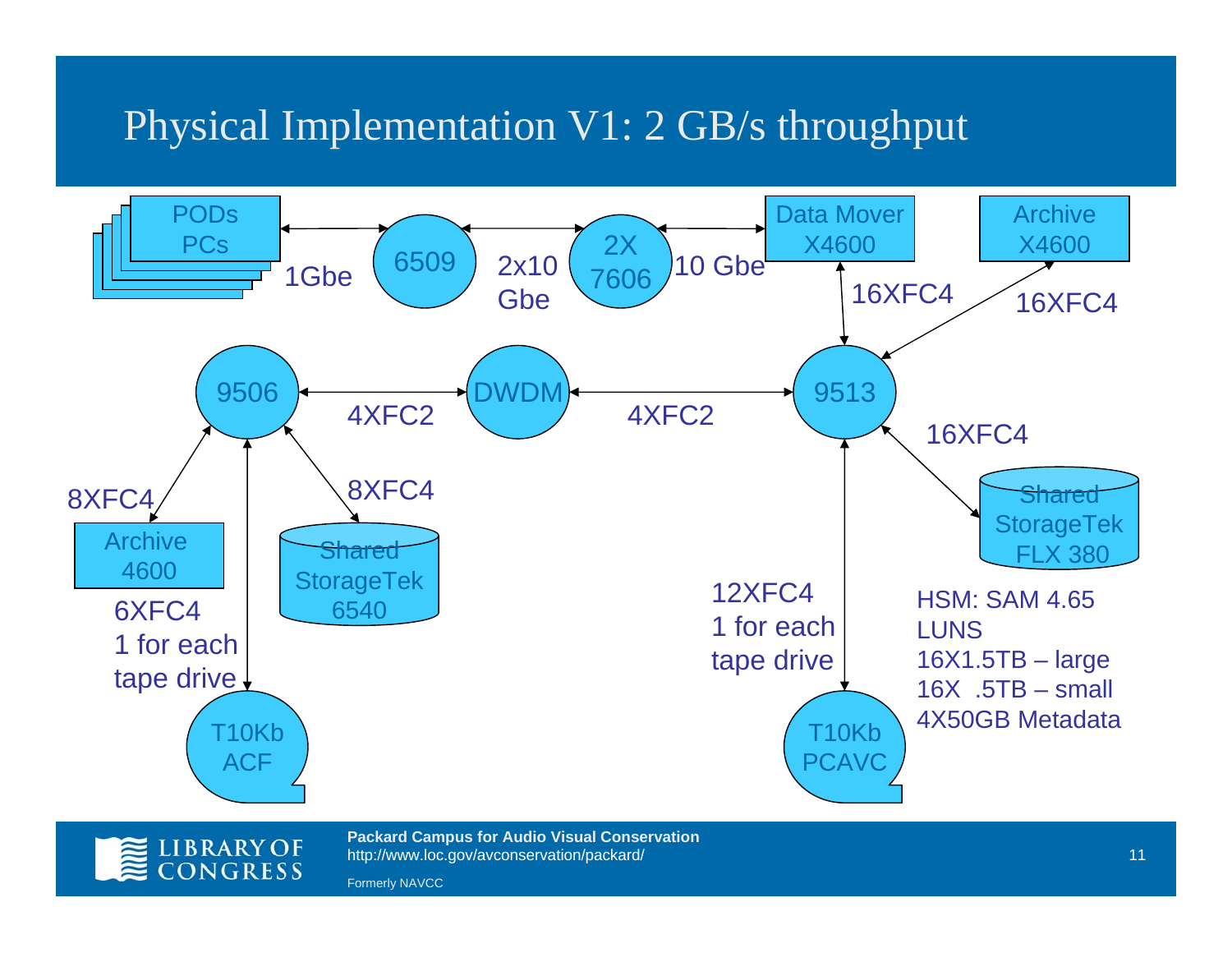## Physical Implementation V2: 6.5 GB/s throughput





**Packard Campus for Audio Visual Conservation** http://www.loc.gov/avconservation/packard/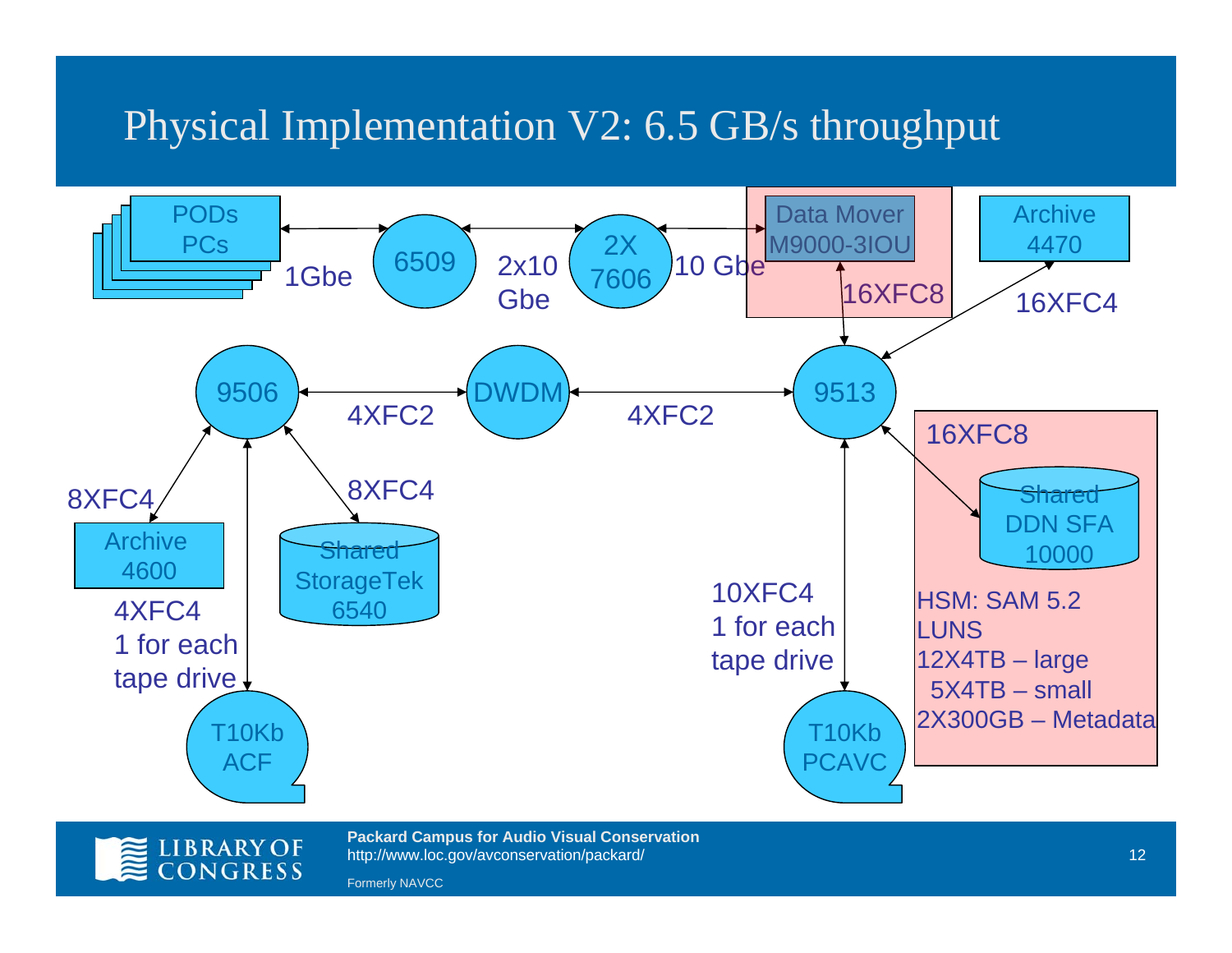#### Physical Implementation V2+: 6.5 GB/s throughput Infrastructure Upgrades

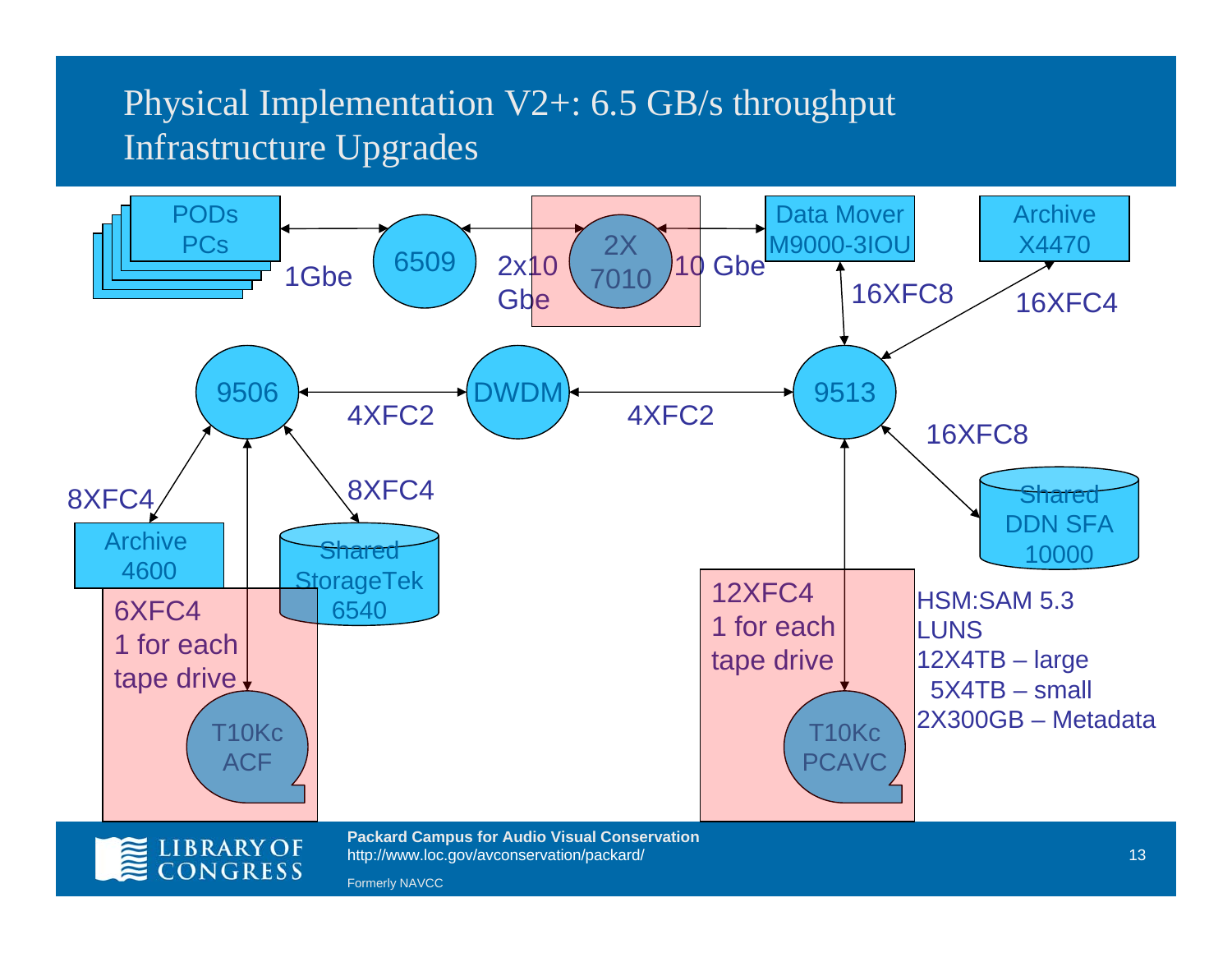#### Physical Implementation V3: 6.5 GB/s throughput What's Next?





**Packard Campus for Audio Visual Conservation** http://www.loc.gov/avconservation/packard/